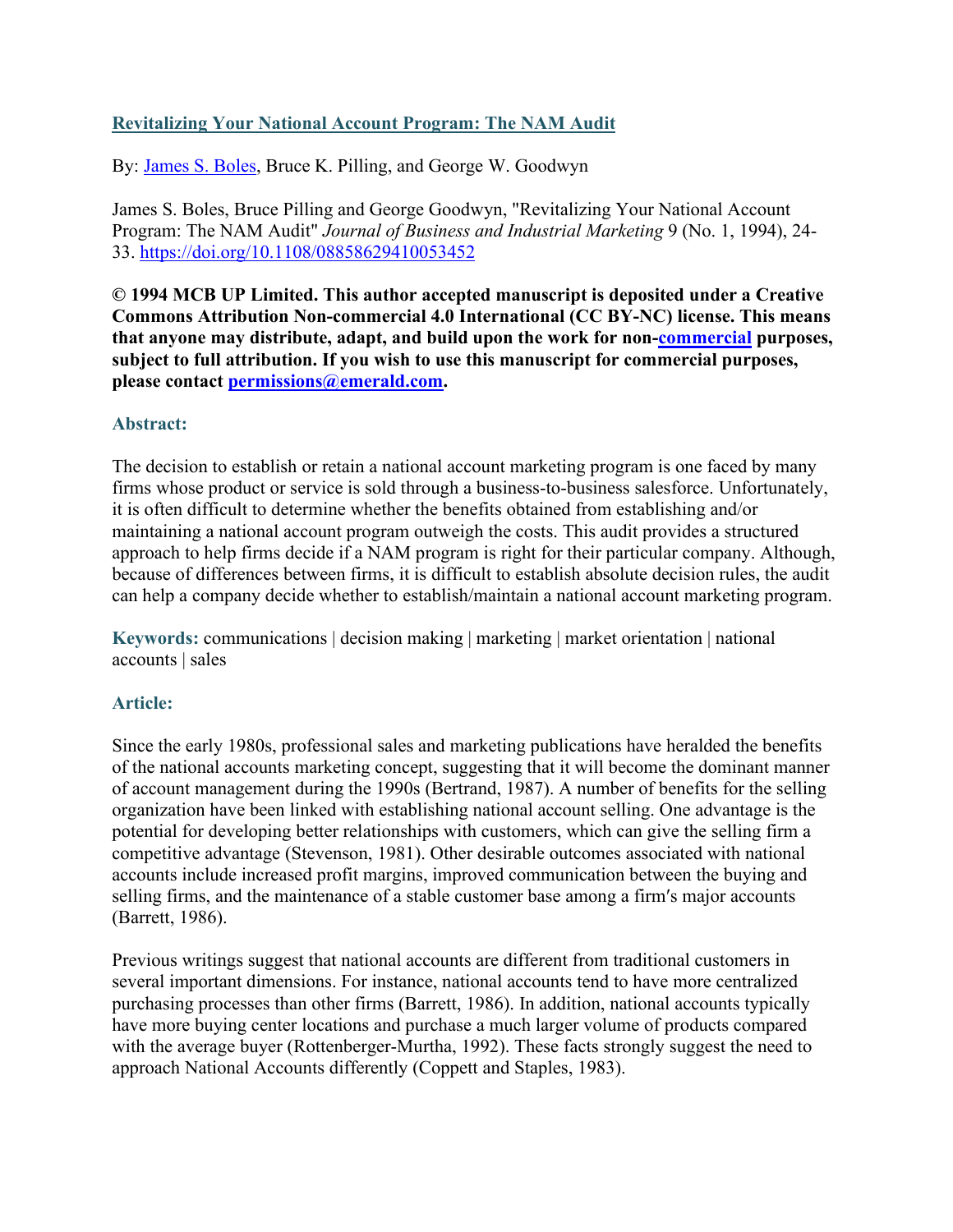While potential benefits of national account marketing have been discussed in both the academic and business literature, there also has been an increased focus on productivity as an essential element of corporate management. Downsizing and outsourcing are two results of this scrutiny. No reader of current business periodicals can avoid the steady diet of reporting on these types of activities at IBM, Apple, General Motors, Delta Air Lines, ATT, and others, among the largest and historically most stable of American corporations.

Not surprisingly, sales and marketing organizations have not escaped this focus on productivity. Today, many firms are re‐evaluating their market presence and implementing steps to increase their focus on markets that represent core competences, as well as evaluating how these markets can be served most effectively. In some cases, a less than acceptable level of historical performance in a national accounts marketing unit has resulted in its dissolution or at least restructuring (Stevenson, 1981). In other cases, the selling function itself has been outsourced to manufacturer representative firms or distributors with the selling firm retaining and directly servicing only the most important customers through an existing or to-be-established national account organization. Regardless of the approach used, an effective sales organization is essential to a firm′s survival in today′s globally competitive world (Rottenberger‐Murtha, 1993). In the current market environment, a national account organization can help some firms meet their objectives. Other firms may view it as a hindrance in meeting sales or financial goals and find it difficult to justify the significant resources required to start and maintain a national account organization.

The purpose of this article is threefold. First, it will present a brief summary of the literature addressing the advantages and disadvantages of national account marketing. Then, it will present a structured method of examining the validity of the national account organization within a specific company environment. This detailed examination is intended to lead to more informed decision making relative to the introduction of the National Account concept. Finally, the article will provide a method that firms can use to evaluate critically their current approach to conducting national account activity, and to identify any areas requiring management attention. *A National Account Marketing Program Audit* is the method used to accomplish these final two tasks.

#### **National Account Growth**

The recent growth in the number of national account organizations has been so strong as to suggest that virtually all major industrial organizations use the concept in some form (i.e. National Accounts, Key Accounts, Large Accounts, International Accounts, Strategic Accounts, etc.) (Stevenson and Page, 1979). Whatever its name, the concept allows a firm to identify and target its largest and most important client accounts and provide those accounts with special treatment in marketing, administration and service. Many view this as the manifestation of a holistic approach to marketing which suggests that the firm′s products have been augmented in order to customize the packaging of the product for that specific customer (Hunter, 1987).

While there are a number of benefits that can be gained by establishing a national account marketing activity, for the purposes of this article they can be classified into four main categories (Shapiro and Moriarty, 1980). The primary advantage to identifying these accounts is to help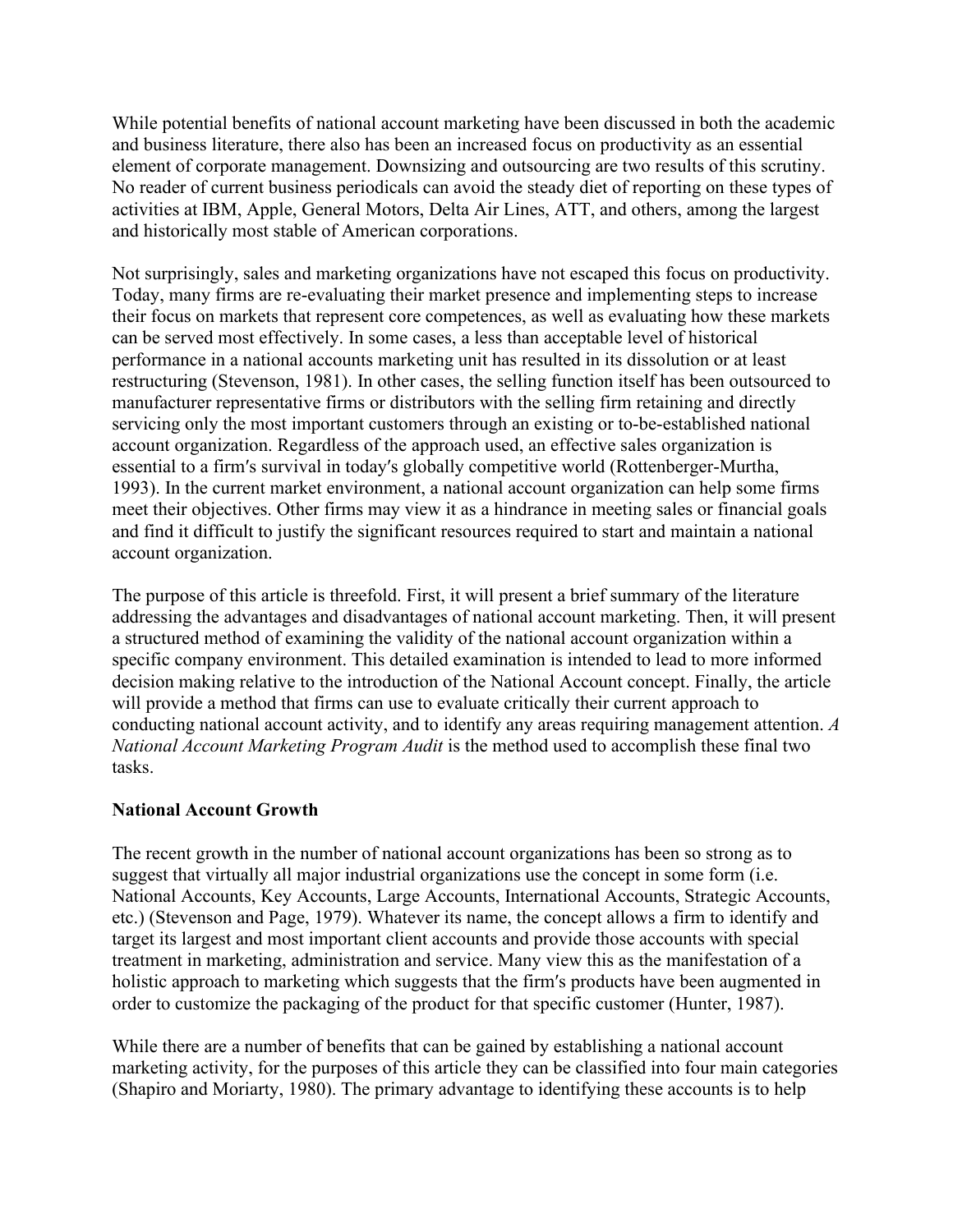achieve a closer working relationship with major customers (Stevenson, 1981 ). Developing this relationship can translate into a number of advantages. For instance, it becomes more difficult for another party to break the buyer‐seller relationship. In addition, this relationship may lead to increases in sales volume (Stevenson, 1981). A close working relationship also can create switching costs for the buying firm and should better equip the selling firm to meet their customer′s needs (Bund‐Jackson, 1985).

A second reason for establishing national accounts is to improve internal and external communication regarding major customers. This offers two major advantages to the participants. First, fewer mistakes occur during processing and servicing orders because of the improved communications within the firm. Second, the customer benefits since their needs can be addressed more immediately by the national account manager than if they were processed through more traditional channels.

A third goal of national account programs is to achieve more productive follow‐up on sales and service to major customers as a result of the increased focus on these customers. Finally, establishing national accounts may produce more productive calls with fewer missed opportunities (Barrett, 1986). By developing a "special" relationship with a customer, a selling firm will be in position to provide better service and also more clearly understand a buyer′s needs thereby increasing the likelihood of additional application related sales.

In summary, the development of a national account entity occurs when a firm identifies their major customers using some pre‐determined quantitative criteria and establishes a formal way to assign resources to those areas with the greatest revenue potential. The application of this concept can help maximize revenue from targeted accounts, and also can be expected to increase margins based on the premiss that major accounts will pay more for the value added by the holistic approach of national account marketing. While one anticipated result of adding an account to a NAM program is the achievement of positive financial results, another is that the account will shift from a product‐driven, transaction‐based focus to an emphasis on developing a close business relationship. This, in turn, can lead to long‐term relationships between the two firms and to significant additional opportunities within the account for joint ventures and business partnerships.

#### **Why NAMs Fail**

While the NAM concept has few detractors, the implementation of the program within a firm has often produced unsatisfactory results (*Business Marketing*, 1988). In the search for higher levels of productivity, some firms have found that revenue levels (and margins) from national accounts do not warrant the added expense levels of the program (Rottenberger‐Murtha, 1992). In these cases, programs have been dissolved and account responsibility has reverted to local direct sales or to third party firms.

Firms instituting a national account program and subsequently dropping it have cited three major reasons:

1. the organization of the company does not allow for a national account organization;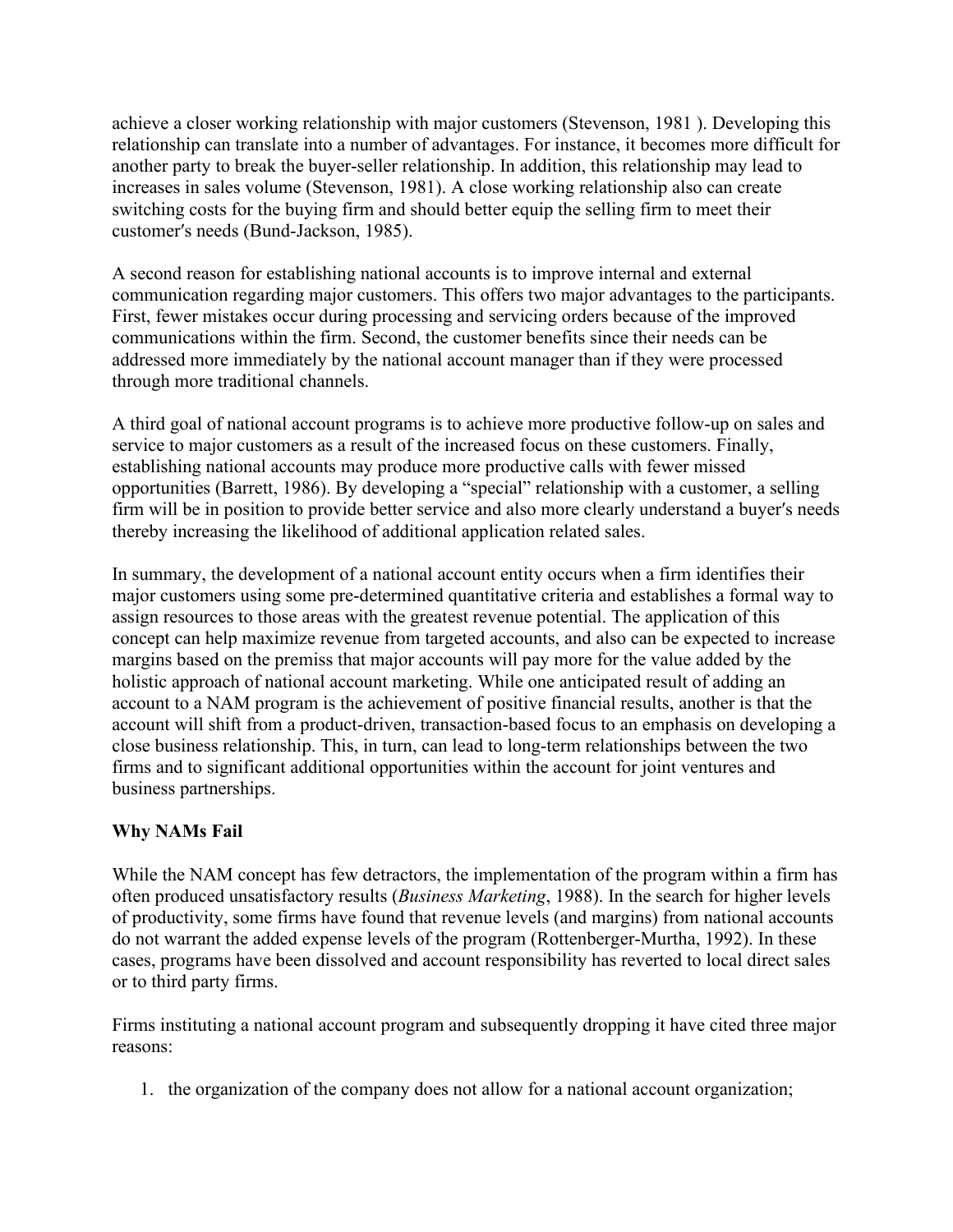- 2. existing sales force organization precludes effective implementation; or,
- 3. the client profile does not lend itself to national account marketing (Stevenson, 1981).

It appears that those firms unwilling or unable to devote sufficient resources to their national accounts will not be successful in implementing the program.

Companies which have considered and chosen not to initiate such a program indicate that the prime reason is a lack of qualified people within the company (Stevenson, 1981). A recent survey of existing national account managers indicated that even those companies that have implemented and retained NAM programs have some criticisms. These managers report that they often do not receive the tools, training, or support to do their jobs well. Furthermore, they also estimate that up to 50 percent of their work day is spent attempting to persuade their firm to provide that necessary support (*Business Marketing*, 1988).

#### **The National Account Marketing Program Audit**

The National Account Marketing Program Audit contained in the Appendix consists of five major Sections. These sections are illustrated in the Figure 1. In light of the benefits and risks (costs) associated with national account programs, marketers need a tool to assess the variability of the approach in their organization. The NAM audit is presented in response to this need.



**Figure 1.** Overview of National Account Audit Process

*The Environment*, Section I, addresses both the external industry conditions and senior management and inter‐departmental support for the concept of national account marketing. The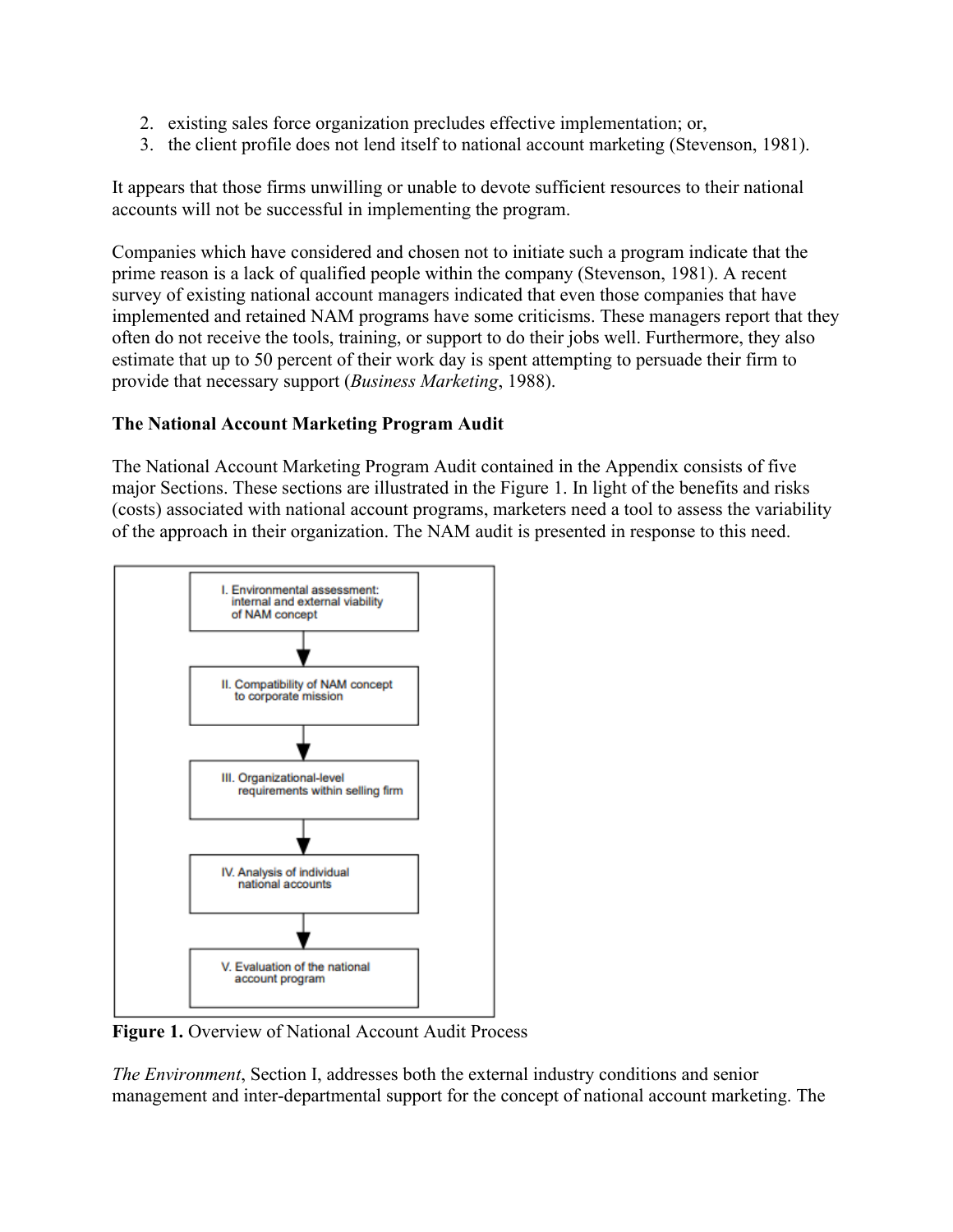section focusses on the profile of the market (i.e. characteristics of client companies, competitive activities, etc.) and questions whether the market, with consideration given to the culture of the company itself, is appropriate for the establishment and successful operation of a national account entity.

The next section, *Mission*, deals with the quantitative and qualitative macro-objectives of the program. It is intended not only to test the validity of the original purpose of the NAM program but also whether there is sufficient integration of the program into *current* corporate marketing strategy to ensure its success. In performing this test, the audit will force a review of program mission as well as test the depth of management understanding of that mission.

The operational considerations of managing and motivating the national account organization are addressed in Section III, *Organization*. Organization and procedures are often established at the inception of the NAM program which, over time, become outdated with respect to the evolving nature of the organization and market maturation. This section questions the current efficiency of the program. It focuses on the national account client firms in the program and the structure of the marketing coverage assigned to those firms as well as the positioning of the NAM unit within the current company hierarchy. In particular, characteristics of the individual national account managers, their training, compensation, motivation and methods of support are exposed and analysed in light of current conditions. The results of this analysis will highlight areas in need of change.

How well each individual national account is understood by the company is addressed in Section IV, *Analysis of Individual Accounts*. Effective account management and strategy development presupposes a level of knowledge regarding the account which will lend itself to informed decision making. This is an assumption which may be false if the selling firm is not truly familiar with the customer. Information gathering from or about national accounts is an ongoing effort not only because of the need to complete the level of understanding of the account but because the client account and its personnel and organizational structure are constantly changing. What may have been accurate information at the inception of the program will have changed over time. A solid understanding of the account must be established before the company can determine the account′s needs and whether the company is perceived as fulfilling those needs. Completing the questions of this section will test account knowledge and the effectiveness of NAM coverage within the account.

The efficacy of any business organization is ultimately determined by the extent to which it is achieving its realistic, quantified, business plan expressed in dollars and in percentages. *Analysis of the National Account Program*, Section V, suggests a basis for this comparison. It is not difficult for national account contribution to revenue, gross margin and profit to be obscured in the consolidated financial analyses of the marketing organization. Additional effort must often be made to isolate the NAM program contribution in a quantified fashion. The mission of the program must be defined in quantified financial terms and there must be periodic review of production against those goals. This periodic analysis should highlight inconsistencies or confirm adherence not only to corporate financial goals but also to the original goals which established the NAM program. This section of the audit is intended to effect this analysis.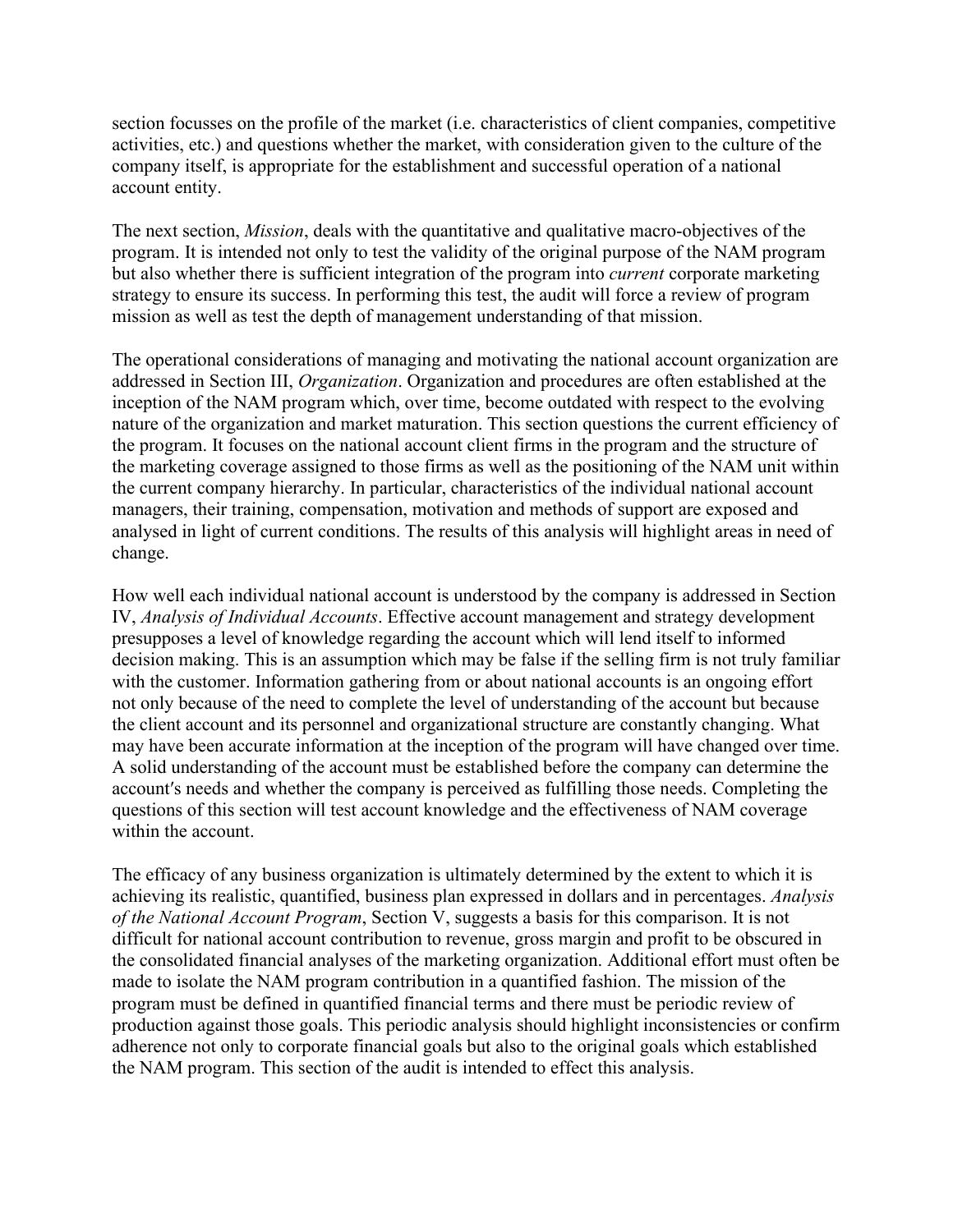Answers to the questions posed in the audit will naturally lead to additional questions unique to the selling organization. For example, if the questions concerning the relationship between the national account marketing unit and the balance of the sales department expose a less than cooperative interface, this issue should lead to questions concerning methods which could be used, given that particular selling organization, to improve this relationship. The application of the audit does not lend itself to a mechanical compilation of "yes" and "no" answers to determine the viability of the national account activity and in this sense, the application must be considered more of an art than a scientific evaluation.

Benefits derived from the audit, and the list of action items resulting from this exercise, will be dependent on the experience and analytical skills of the agent or executive conducting the audit. The severity of any shortcomings uncovered by the audit need to be judged by a knowledgeable auditor. However, results of this structured auditing process can lead to a framework that provides for potential improvement in both the efficiency and effectiveness of the national account program. In addition, some firms may discover that a national account program is not a feasible approach for them at this time given their level of resources, key personnel, and their established base of customers.

#### **Conclusion**

Implemented successfully, a national account marketing program can help transform a product‐ oriented company into a truly market driven firm and, at the same time, increase market share, revenues and margins. Conversely, a poorly conceived plan can waste precious expense dollars, increase management and salesforce frustration, as well as damage the image of the company in the very markets it has set out to serve. The national account marketing program audit presented here is offered as a tool for sales and marketing managers to use in reviewing an existing program or in the consideration of instituting such a program. Market and company conditions existing at the inception of the program may change over time. The audit will aid managers in periodically taking the pulse of their national account program. It will also indicate to management where resource allocation can be modified in order to improve both the effectiveness and the efficiency of their national account activity.

A national account marketing unit is not a structure that can be put in place without planning and execution skills. Corporate commitment also is critical to its success. Implemented properly, however, it may provide a firm with the competitive edge it needs to survive and prosper.

#### **References and Further Reading**

- Barrett, J. (1986), "*Why Major Account Selling Works*", *Industrial Marketing Management*, Vol. 15, February, pp. 63‐73.
- Bertrand, K. (1987), "*National Account Marketing Swings into the Nineties*", *Business Marketing*, Vol. 72, November, pp. 42‐52.
- Bertrand, K. (1989), "*Marketers Cater to National Accounts*", *Business Marketing*, Vol. 74, May, p. 37.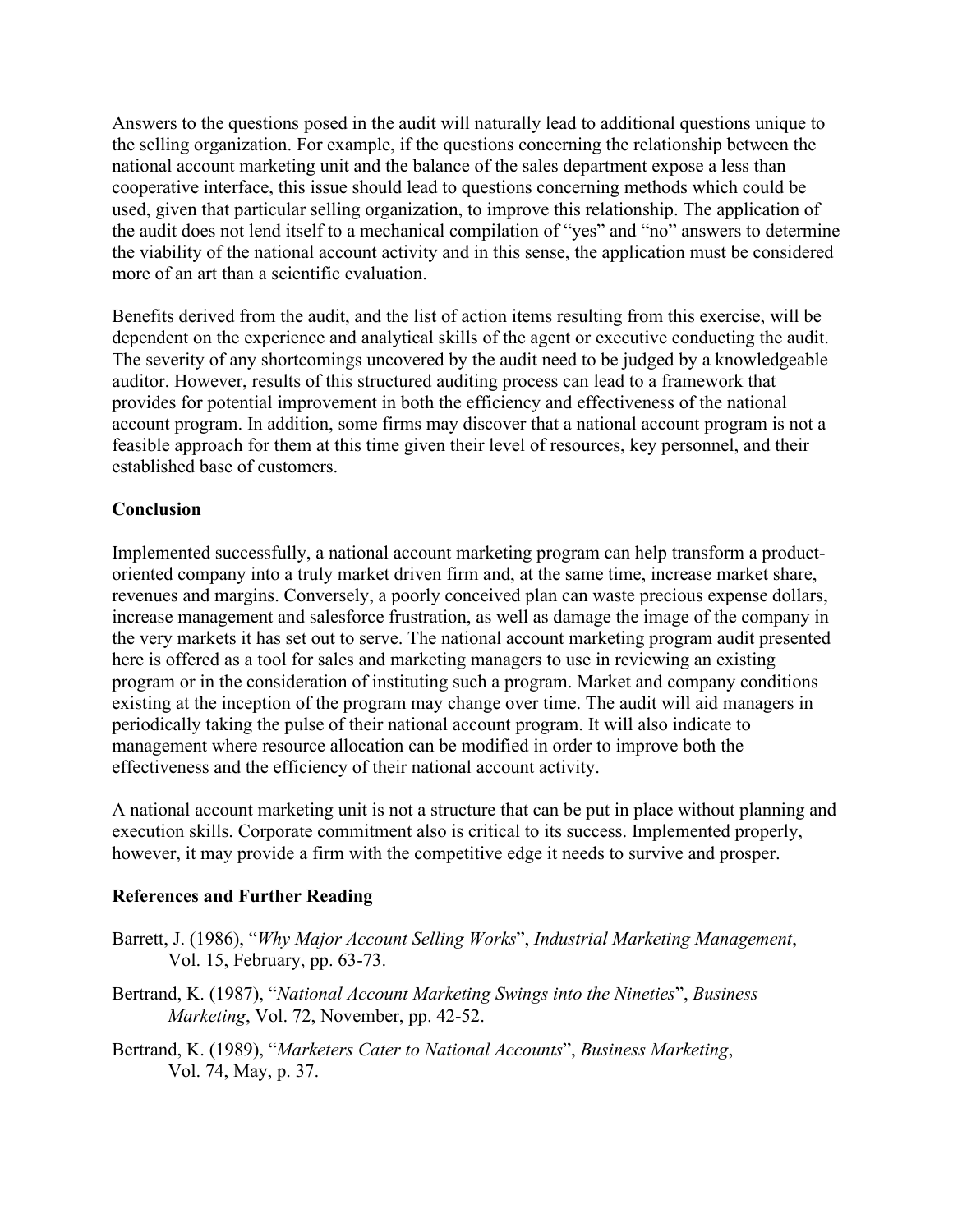- Bund‐Jackson, B. (1985), *Winning and Keeping Industrial Customers: The Dynamics of Customer Relationships*, Lexington Books, Lexington, MA.
- Business Marketing (1988), "*National Account Marketers Want More Support*", Vol. 73, August, p. 26.
- Coppett, J. l. and Staples, W. A. (1983), "*Managing a National Account Sales Team*", *Business*, Vol. 33, April‐June, pp. 41‐4.
- Hunter, M. W. (1987), "*Getting Started in National Account Marketing*", *Business Marketing*, Vol. 72, November, pp. 61‐4.
- Rottenberger‐Murtha, K. (1992), "*A NAM by any other Name*", *Sales and Marketing Management*, Vol. 144, December, pp. 41‐4.
- Rottenberger‐Murtha, K. (1993), "*National Account Management – The Lean and the Green*", *Sales and Marketing Management*, Vol. 145, February, pp. 68‐71.
- Schnebelt, D. C. (1993), "*Turning the Tables*", *Sales and Marketing Management*, Vol. 145, January, pp. 22‐3.
- Shapiro, B. P. and Moriarty R. T. (1980), *National Account Management*, Report No. 80‐ 104, Marketing Science Institute, Cambridge, MA.
- Stevenson, T. H. (1980), "*Classifying a Customer as a National Account*", *Industrial Marketing Management*, Vol. 9, April, pp. 133‐6.
- Stevenson, T. H. (1981), "*Payoffs from National Account Management*", *Industrial Marketing Management*, Vol. 10, April, pp. 119‐24.
- Stevenson, T. H. and Page, A. L. (1979), "*The Adoption of National Account Marketing by Industrial Firms*", *Industrial Marketing Management*, Vol. 8, January, pp. 94‐100.

#### **Appendix: Audit National Account Marketing Program**

I. The Environment

#### *A. External*

- 1. Is the market for our products characterized by a relatively small number of companies purchasing a majority of our products?
- 2. Do those companies affecting the majority of purchases have multiple buying locations requiring a coordination in the selling effort? Does the client account make repeat buys in large quantities?
- 3. Is there typically a centralized function within these companies which is concerned with vendor consistency in pricing and value added options.
- 4. Do other industry competitors have National Account Programs? Do these competitors typically include our clients as National Accounts?
- 5. Are client accounts interested in reducing the number of vendor firms with whom they interface?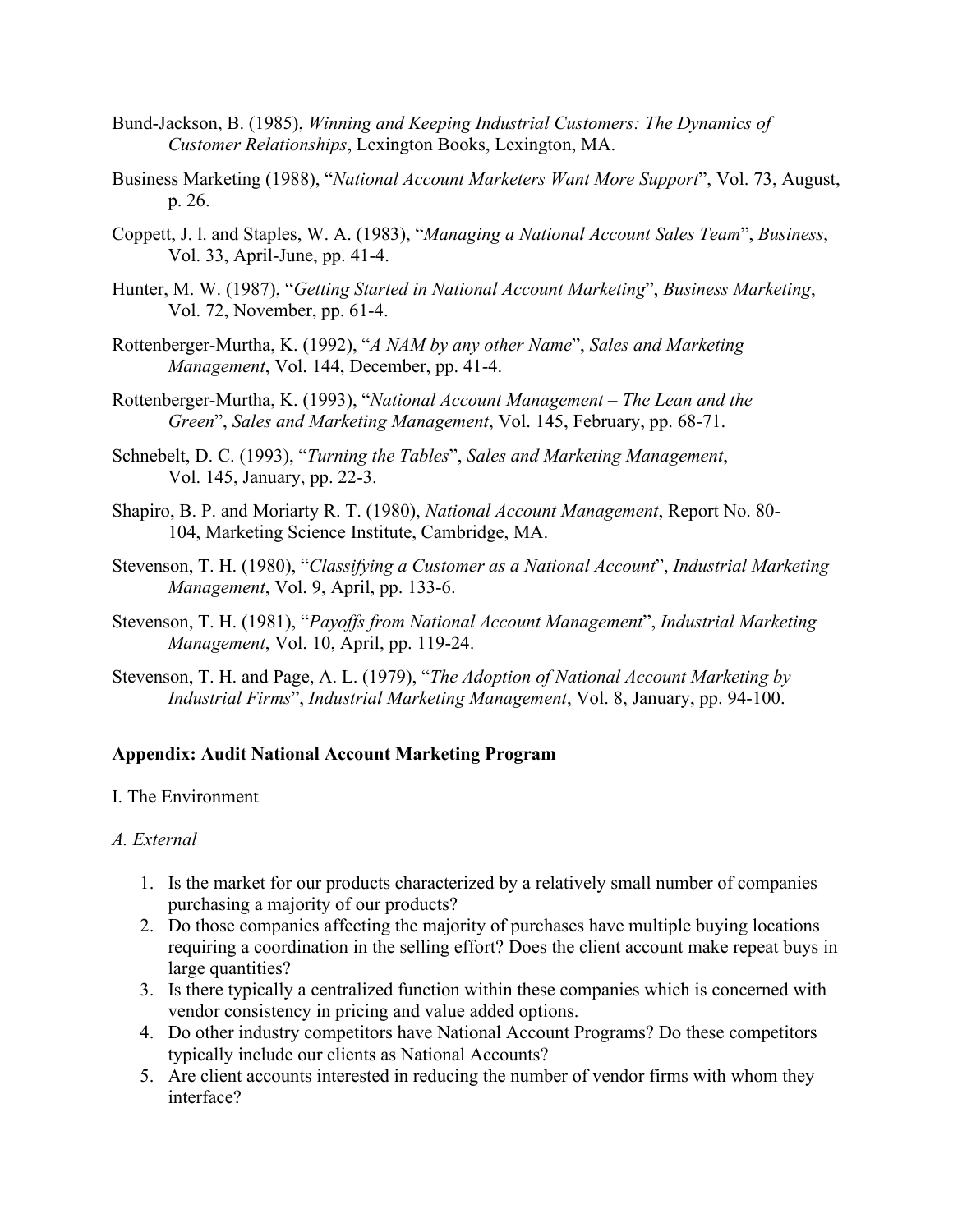6. Does the concept of strategic alliance appeal to the firms included in our National Account program?

#### *B. Internal*

- 1. Is the nature of the National Account Program understood by other divisions within the company? Is there enthusiastic support for the program?
- 2. Is there senior management support for and involvement in the program?
- 3. Is the program tailored to fit the personnel of the company or have the parameters of the program been established objectively?
- 4. Are there formal linkages with other departments and other divisions?
- 5. Is there a healthy, cooperative relationship between National Account Marketing and the balance of the Sales Department? Does this cooperation exist at the top levels of sales and marketing management? Does it extend through field sales management to the individual field salesperson?

## II. Mission

- 1. When initiated, was there a clearly defined goal supporting the creation of the program? Is that goal being met? Is that goal still valid?
- 2. Is strategic partnering with National Accounts a part of the firm′s market strategy?
- 3. Has appropriate authority been emplaced to allow the National Account activity to fulfill its expected role.
- 4. Does a clear understanding exist throughout management ranks concerning the expected gains from the program for both the selling firm and its clients?

# III. Organization

#### *A. Structure*

- 1. Given the role of the program, does it have the right number of accounts? Is the mix of existing accounts and targeted new accounts appropriate?
- 2. Are Government entities included in the National Account program?
- 3. Is there any vertical segmentation orientation in the selection of National Accounts? Should there be?
- 4. Are client firms notified formally that they are a part of the company′s National Account program? How are they notified? Does this action properly set the stage for the type of partnering that is desired? Is there customer buy-in to this partnership?
- 5. Is the number of National Account Managers adequate to properly manage this number of accounts? Should they manage more? Less?
- 6. Is the reporting structure of the National Account organization valid given the proper span of management and the need for National Account Manager proximity to senior management?
- 7. Is the National Account activity a part of Sales? Marketing? Independent? Given its level of maturity, where should it be positioned?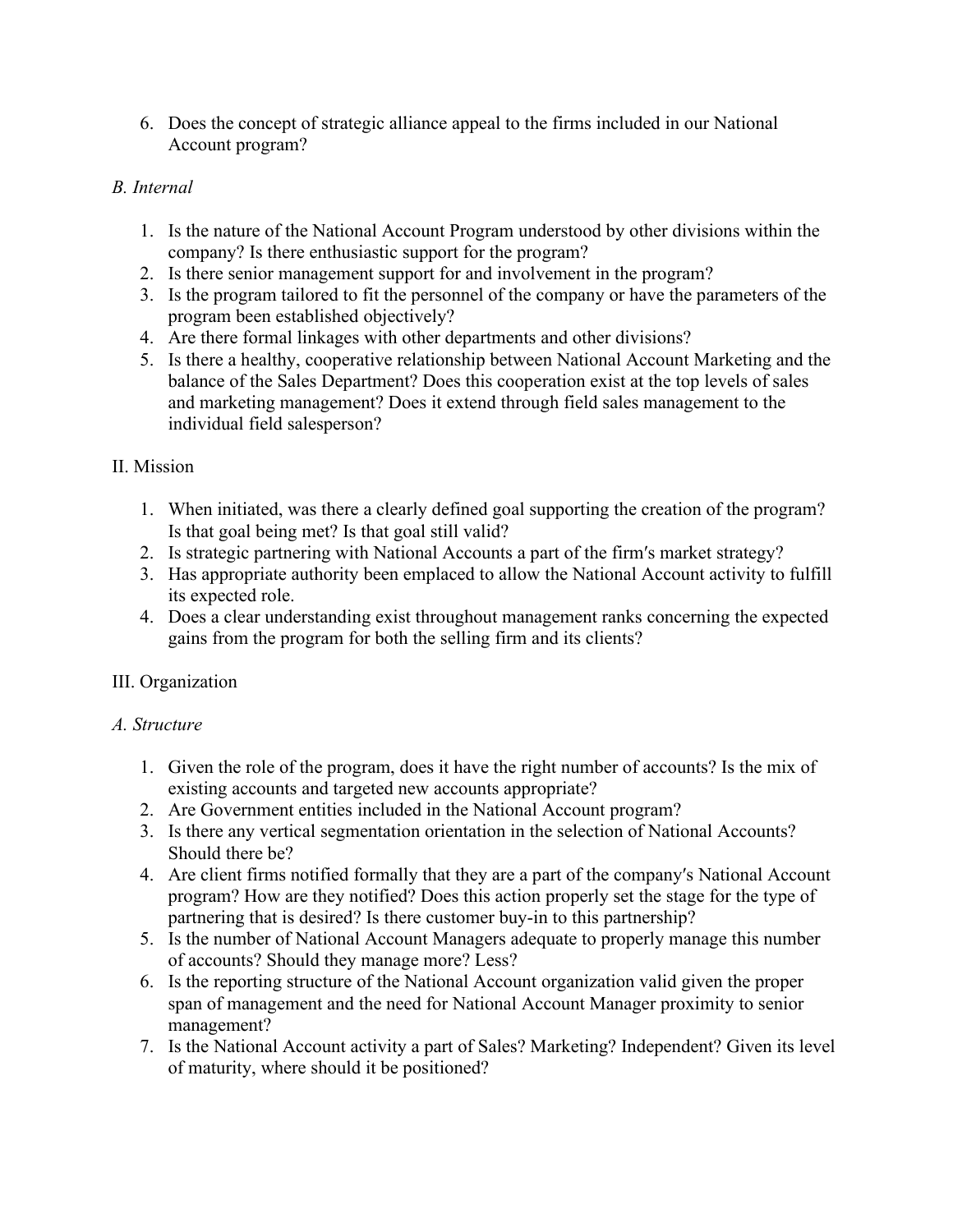- 8. If a conflict were to arise between Field Sales and National Account Marketing, is there a conflict resolution mechanism in place?
- 9. When necessary, is the NAM authorized to commit the company to a course of action?

## *B. Integration*

- 1. Does the culture of the company allow for the existence and effective operation of a NAM unit?
- 2. Is the NAM unit an integral part of company operations or is the unit too autonomous?
- 3. Do other divisions and business units of the company such as Administration, Billing, Manufacturing, Service, and Engineering, have a National Account interface to facilitate the response to National Account needs?
- 4. Is there a spirit of cooperation between other units of the company and the National Account operation?
- 5. Within the sales force, is there counterproductive competition between local sales offices and National Account Managers?

# *C. Staffing*

- 1. Is the staffing of the National Account activity normally provided from within the company?
- 2. Is placement into a National Account Manager position viewed as a positive step in the career path of the sales/marketing professional?
- 3. Is there a profile of the ideal attributes of the National Account Manager? Are these attributes used in the recruiting process?
- 4. Is there sufficient recruiting of personnel from outside the company to stimulate new ideas and processes?
- 5. Does the profile of the NAM place too much emphasis on experience and, in the process, preclude the consideration of less experienced people who may bring a greater level of enthusiasm and fresh thinking?

# *D. Training*

- 1. In addition to product and sales skills training, are subjects such as Negotiating and Financial Analysis addressed in the formal training program? Relationship Selling? Marketing Principles?
- 2. Is account development strategy a part of formal training?
- 3. Is there training in the specific industry of the client firms? Should there be?
- 4. Is the frequency of formal training for NAMs sufficient?
- 5. If local sales people are not included in local account coverage, is there sufficient product training for the NAM also to conduct local sales activity?
- 6. Are new NAM employees hired from outside the firm formally taught the systems and procedures of their new company as a means of allowing them to operate effectively within a short period of time?
- 7. Are National Account Managers provided trade journal and business periodical subscriptions as well as product information to allow self-education?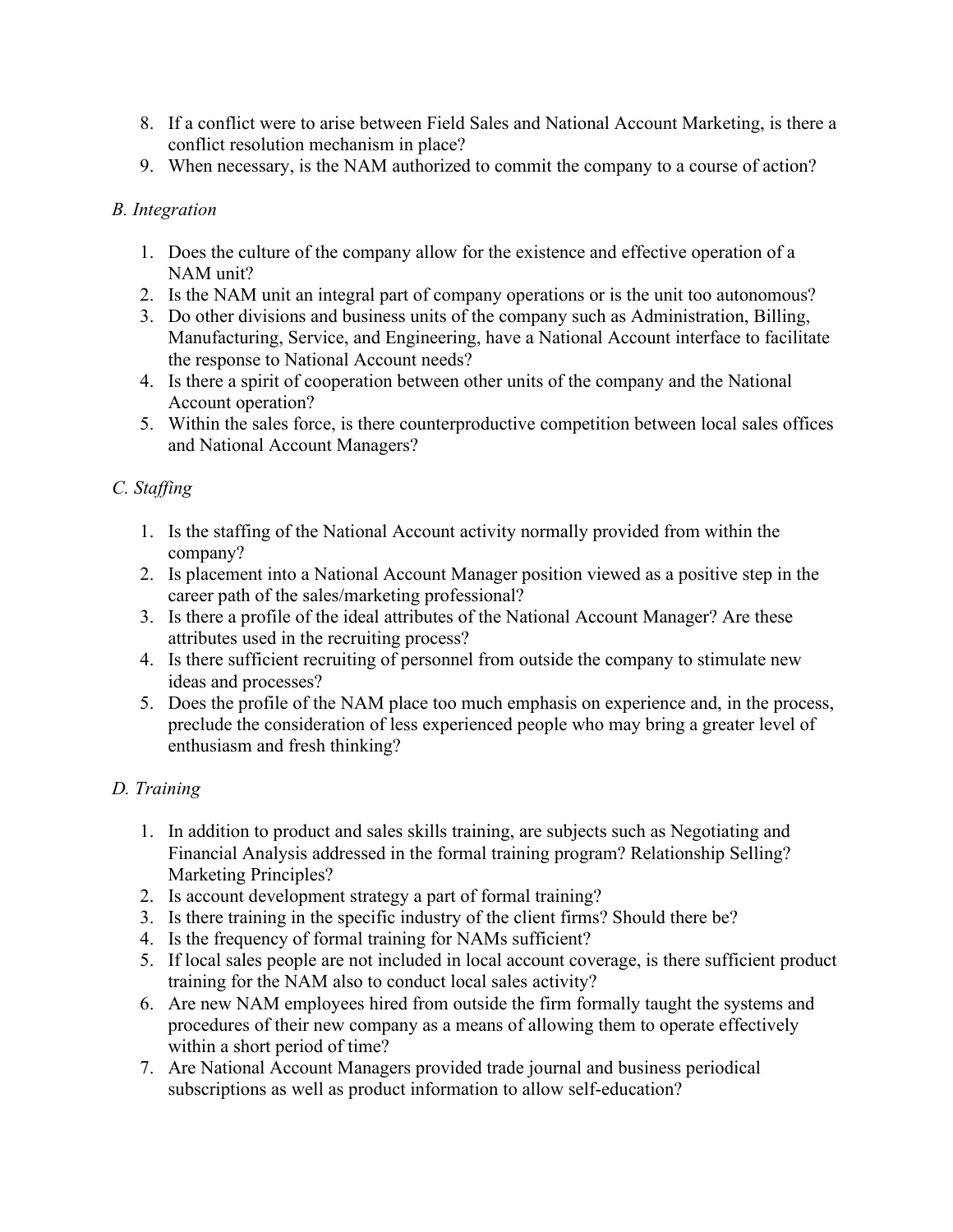- 8. Are the NAMs trained in the legal verbiage of the contracts used with National Accounts? Do they understand the level of acceptable deviation from standard in each area of the contract?
- 9. Does the NAM understand his/her firm′s capabilities well enough to recommend business partnerships with client accounts?

## *E. Compensation*

- 1. Does the NAM compensation program include sharing of commission dollars with local sales? Is this sharing a positive or negative issue in the cooperation between the two entities?
- 2. Is the NAM compensation plan in concert with NAM program goals?
- 3. Does the recording of sales revenue credit include sharing between NAMs and local sales?
- 4. If compensation and/or credit is "split", is there a way to structure a program in which there is a perceived 100%/100% commission and credit distribution that does not violate the cost per sales criteria of the company?
- 5. Is company-wide distribution of National Account sales revenue achievement sufficient to stimulate employee appreciation for the contribution of National Account Marketing?
- 6. Is the compensation plan properly leveraged, allowing the NAM to focus on long‐term relationships with client accounts?

## *F. Management*

- 1. Is the National Account entity a separate sales/marketing organization? If not, should it be?
- 2. Is there active management of the sales activities of the National Account Manager? If not, should there be? If there is, does this management provide sufficient independence and flexibility of the NAM activities, given their increased skill sets?
- 3. Are there periodic and formal reports required of all NAMs? Weekly? Monthly? Are the reports actively reviewed by NAM management? Is there intra‐National Account Marketing distribution of these reports?
- 4. Are any of these formal reports reviewed by senior management of the company? Should they be?
- 5. Is there a formal expense budget for National Account Marketing? Can the budget be broken down to individual NAMs? Should it be? Are the NAMs aware of these budget constraints? Are exceptions permitted? Are the reasons for exceptions consistent?
- 6. Are there annual quotas assigned to NAMs? How are they developed? Does the NAM participate in the quota and budget preparation? Is there an equitable distribution of quota assignment among NAMs? Do client firms in the National Account program play a role in projecting the anticipated business from the firm?
- 7. Is there an equitable distribution of National Accounts among the NAMs? Is there a proper mix of high volume and low volume accounts? High potential and consistent revenue production accounts?
- 8. Is there a formally suggested manner in which National Account Managers are expected to manage their client accounts? Should there be?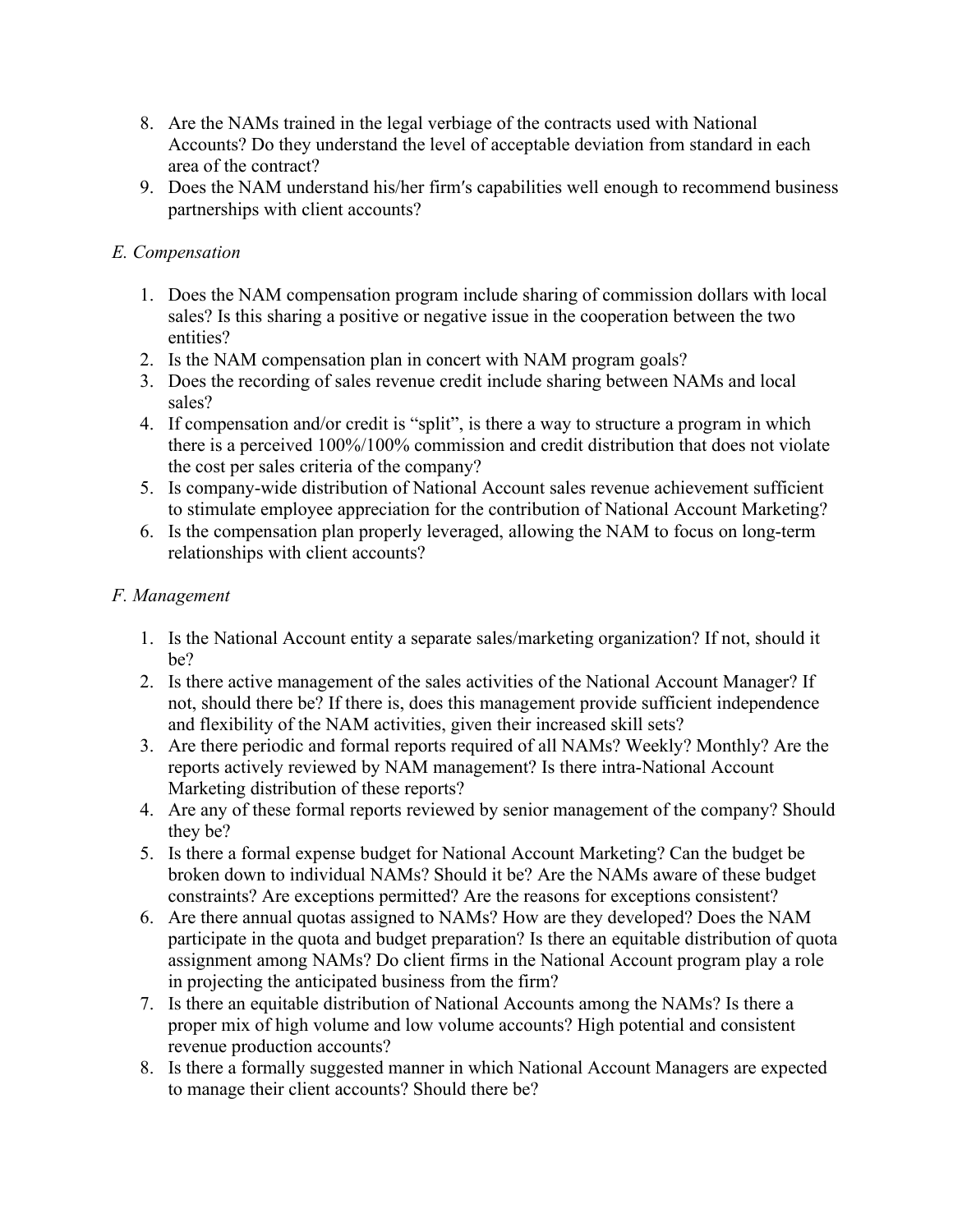9. Is there active participation by NAM management in professional associations such as the National Account Marketing Association.

## *G. Support*

- 1. Are personnel assigned from each critical company organization that interfaces with the client firms?
- 2. Is there a set of standard contracts available to NAMs which can be used in the conduct of business with National Accounts? Are there contracts available which are unique to National Accounts? Should there be?
- 3. Are there special payment terms available to client accounts? Discounts? Rebates? Financing? Product training? Should there be?
- 4. Is sufficient "boilerplate"‐type material available to NAMs to aid in preparing formal account proposals?
- 5. Is senior management actively involved in the National Account program activities? Is there participation in the development of account strategies? Overall NAM strategy? Is senior management available/willing to make personal calls on clients?
- 6. Is management from other divisions or business groups in the company available/willing to make personal calls on their counterparts in client firms? Would that be productive?
- 7. Are all elements of the company with whom National Account Marketing may interface familiar with the activities and objectives of the National Account program? Are they updated periodically?
- 8. Are National Account success stories given proper distribution throughout the company?
- 9. Can the NAM marshall the necessary resources within the company to win business?
- 10. Does the NAM have an appropriate level of administrative support for his efforts?
- 11. Do the needs of the client accounts permeate the company?

IV. Analysis of Individual National Accounts

- 1. Do we understand the account′s needs and expectations as they relate to our firm′s product sets and competencies? Does the account perceive us as understanding those needs? Is the NAM properly driving the response to those needs?
- 2. Does the client account view us as being able to help them develop a competitive advantage?
- 3. Do we know other supplier firms who service the account? Have we discussed with them how best to serve the account?
- 4. Have we involved the account in our product development activity? Should we?
- 5. What competitors are active within the account? What are they doing right? Wrong? Can we win account share from them? How?
- 6. Can we quantitatively measure our share of business within the account versus the total business for our type of products? Since the account′s inclusion in the National Account program, has this share gone up? Has it gone up in concert with our original plans for penetrating the account? What is our forecast for increasing share?
- 7. Have we surveyed this customer′s level of satisfaction? How do we measure up? If we have not done this, should we? What would be the result?